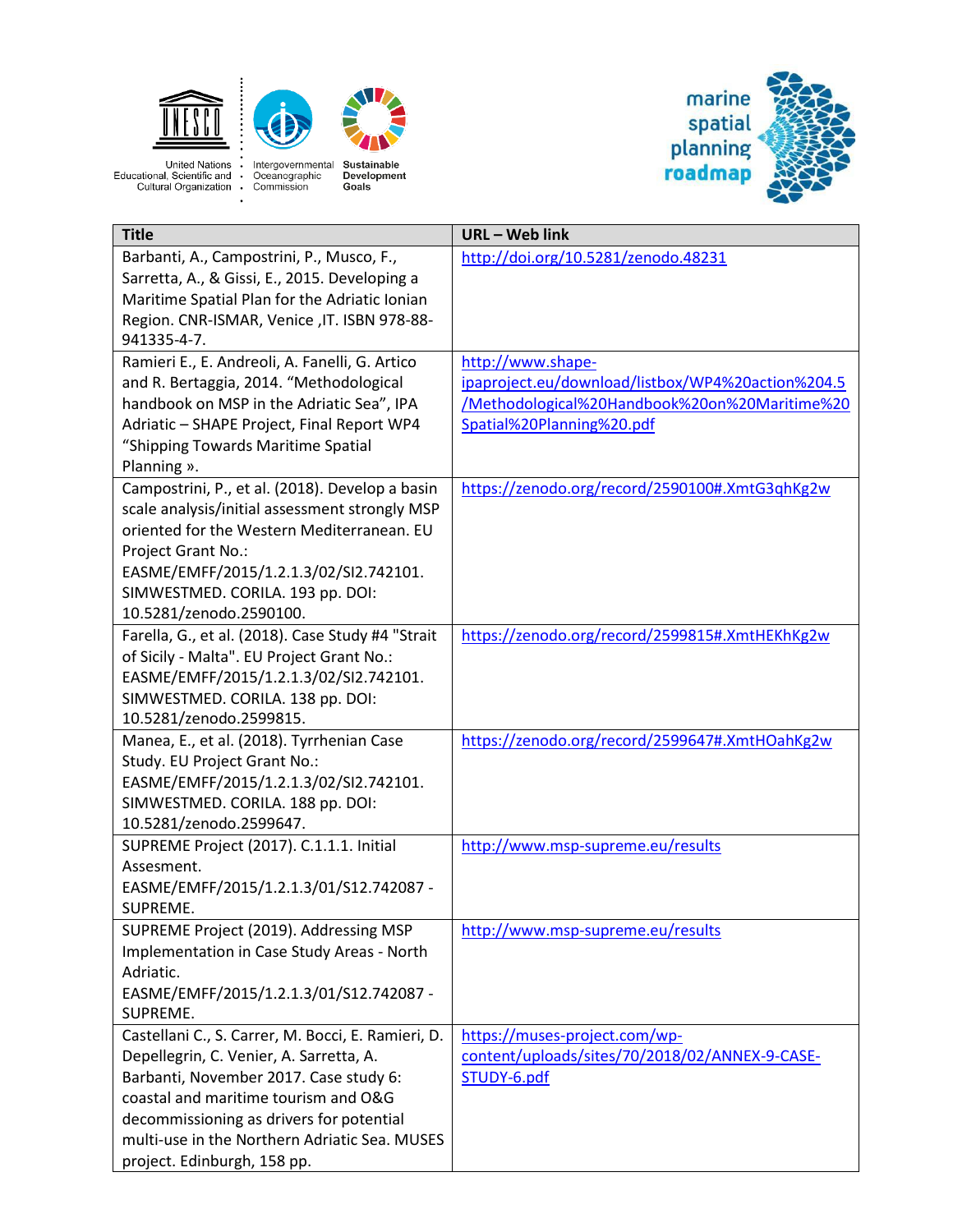



United Nations : Intergovernmental<br>Educational, Scientific and · Oceanographic<br>Cultural Organization · Commission  $\cdot$ 



| Barbanti A, Perini L. Fra la terra e il mare:      | http://doi:10.5281/zenodo.1184364                  |
|----------------------------------------------------|----------------------------------------------------|
| analisi e proposte per la Pianificazione dello     |                                                    |
| Spazio Marittimo in Emilia-Romagna. ISBN           |                                                    |
| 978-88-941335-0-9.                                 |                                                    |
| PHAROS4MPAs Project (2019). Promuovere la          | http://doi:10.5281/zenodo.3483186                  |
| coesistenza fra Aree Marine Protette e Usi del     |                                                    |
| Mare in Italia - Raccomandazioni dal progetto      |                                                    |
| Interreg MED-PHAROS4MPAs. Doi:                     |                                                    |
| 10.5281/zenodo.3483186.                            |                                                    |
| Farella G., Raicevich S., Bocci M., Tassetti A.N., | http://doi.org/10.5281/zenodo.2643442              |
| Menegon S., Giovanardi O., Ferrà C., Grati F.,     |                                                    |
| Fabi, G., Barbanti A., 2019. Progetto NORA -       |                                                    |
| Sviluppo di strumenti a sostegno della             |                                                    |
| governance partecipata degli usi del mare nel      |                                                    |
| Compartimento marittimo di Chioggia. PdA           |                                                    |
| FLAG GAC Chioggia Delta del Po 2014-2020.          |                                                    |
| Rapporto finale. 175 pp.                           |                                                    |
| Gissi E, Menegon S, Sarretta A, Appiotti F,        | https://doi.org/10.1371/journal.pone.0180501       |
| Maragno D, Vianello A, , Depellegrin D, Venier     | (open access CC-BY 4.0)                            |
| C, Barbanti A. Addressing uncertainty in           |                                                    |
| modelling cumulative impacts within                |                                                    |
| maritime spatial planning in the Adriatic and      |                                                    |
| Ionian region. Hewitt J, editor. PLOS ONE.         |                                                    |
| 2017. 12: e0180501.                                |                                                    |
| Depellegrin D, Menegon S, Farella G, Ghezzo        | https://doi.org/10.1016/j.scitotenv.2017.07.264    |
| M, Gissi E, Sarretta A, Venier C, Barbanti A. et   | (pre-print version doi:10.5281/zenodo.1115314 open |
| al. Multi-objective spatial tools to inform        | access CC-BY 4.0)                                  |
| maritime spatial planning in the Adriatic Sea.     |                                                    |
| Science of The Total Environment. 2017. 609:       |                                                    |
| 1627-1639.                                         |                                                    |
| Gissi E., McGowan J., Venier C., Di Carlo D.,      | https://doi.org/10.1111/cobi.13134                 |
| Musco F., Menegon S., Mackelworth P.,              |                                                    |
| Agardy T., Possingham H. Addressing                |                                                    |
| transboundary conservation challenges with         |                                                    |
| marine spatial prioritization. Conservation        |                                                    |
| <b>Biology. 2018.</b>                              |                                                    |
| Menegon S, Depellegrin D, Farella G, Sarretta      | https://doi.org/10.1016/j.ocecoaman.2018.07.009    |
| A, Venier C, Barbanti A. Addressing                | (pre-print version doi:10.5281/zenodo.1220260 open |
| cumulative effects, maritime conflicts and         | access CC-BY 4.0)                                  |
| ecosystem services threats through MSP-            |                                                    |
| oriented geospatial webtools. Ocean &              |                                                    |
| Coastal Management. 2018. 163: 417-436.            |                                                    |
| Depellegrin D., C. Venier, Z. Kyriazi, V.          | https://doi.org/10.1016/j.scitotenv.2018.10.308    |
| Vassilopoulou, C. Castellani, E. Ramieri, M.       |                                                    |
| Bocci, J. Fernandez, A. Barbanti. Exploring        |                                                    |
| Multi-Use potentials in the Euro-                  |                                                    |
| Mediterranean sea space. Science of the Total      |                                                    |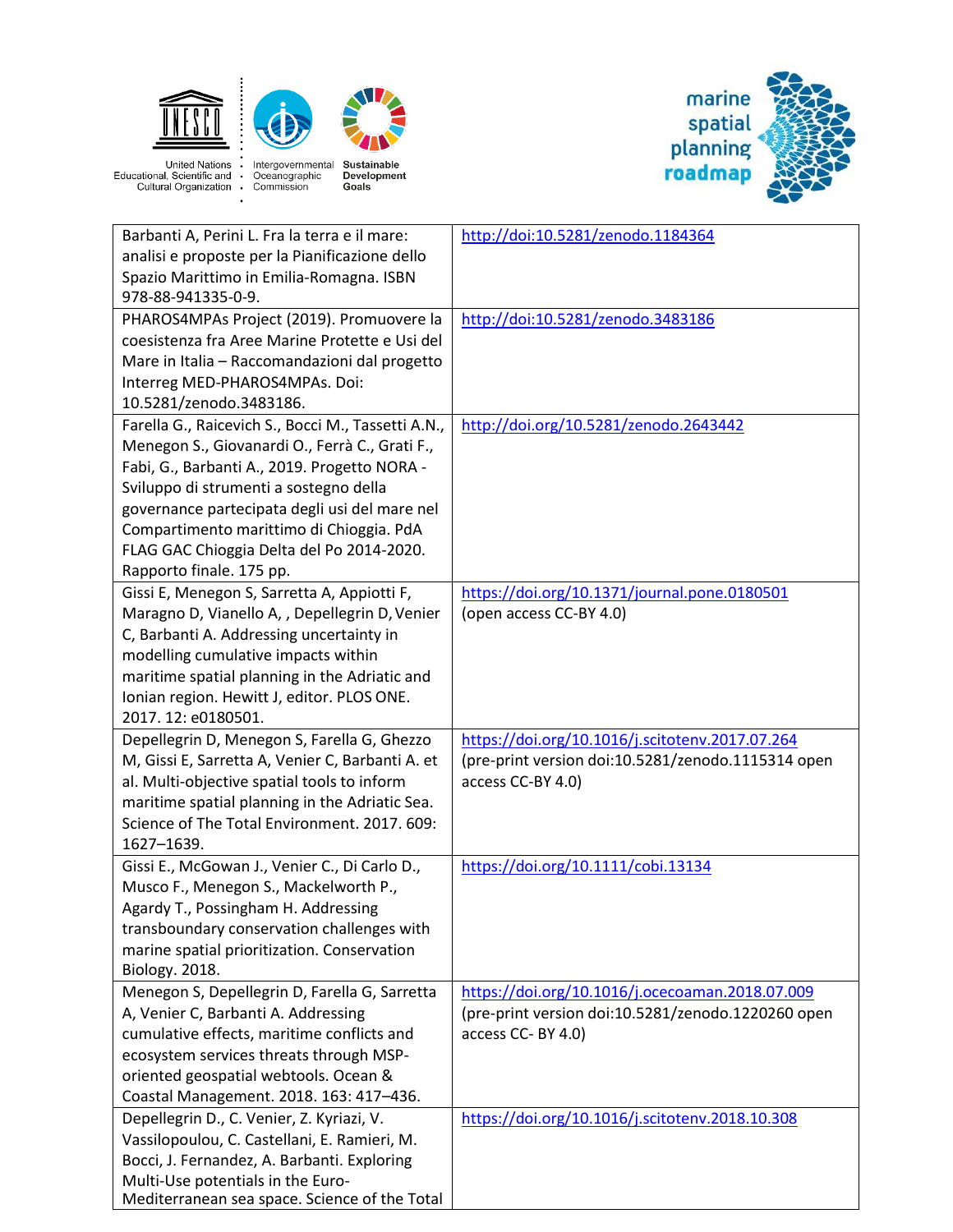



United Nations : Intergovernmental<br>Educational, Scientific and · Oceanographic<br>Cultural Organization · Commission  $\cdot$ 



| Environment 653 (2019) 612-629.                                                                                                                                                                                                                                                                                                                                                                                                                                                                                                                |                                                       |
|------------------------------------------------------------------------------------------------------------------------------------------------------------------------------------------------------------------------------------------------------------------------------------------------------------------------------------------------------------------------------------------------------------------------------------------------------------------------------------------------------------------------------------------------|-------------------------------------------------------|
| Manea, E., Di Carlo, D., Depellegrin, D.,<br>Agardy, T., Gissi, E., 2019. Multidimensional<br>assessment of supporting ecosystem services<br>for marine spatial planning of the Adriatic<br>Sea. Ecological Indicators 101, 821-837.                                                                                                                                                                                                                                                                                                           | https://doi.org/10.1016/j.ecolind.2018.12.017         |
| D'Anna G., Fernández T.V., Pipitone C.,<br>Garofalo G., Badalamenti F. 2016. Governance<br>analysis in the Egadi Islands Marine Protected<br>Area: A Mediterranean case study. Marine<br>Policy.                                                                                                                                                                                                                                                                                                                                               | https://doi.org/10.1016/j.marpol.2015.12.009          |
| Buhl-Mortensen L., Galparsoro I., Vega<br>Fernández T., Johnson K., D'Anna G.,<br>Badalamenti F., Garofalo G., Carlström J.,<br>Piwowarczyk J., Rabaut M., Vanaverbeke J.,<br>Schipper C., van Dalfsen J., Vassilopoulou V.,<br>Issaris Y., van Hoof L., Pecceu E., Hostens K.,<br>Pace M.L., Knittweis L., Stelzenmüller V.,<br>Todorova V., Doncheva V., 2016. Maritime<br>ecosystem-based management in practice:<br>Lessons learned from the application of a<br>generic spatial planning framework in Europe,<br>Mar. Policy, 75:174-186. | http://dx.doi.org/10.1016/j.marpol.2016.01.024        |
| Di Nora T., Agnesi S., La Mesa G., Pulcini M.,                                                                                                                                                                                                                                                                                                                                                                                                                                                                                                 | https://www.isprambiente.gov.it/it/pubblicazioni/peri |
| Tunesi L., 2015. Studi per l'applicazione di                                                                                                                                                                                                                                                                                                                                                                                                                                                                                                   | odici-tecnici/reticula/reticula-n.10-2015-numero-     |
| aree marine protette: una opportunità di                                                                                                                                                                                                                                                                                                                                                                                                                                                                                                       | monografico                                           |
| applicazione dei principi di GIZC. Reticula 10:<br>17-21 ISSN: 2283-9232                                                                                                                                                                                                                                                                                                                                                                                                                                                                       |                                                       |
| Agnesi, S., Mo, G., Annunziatellis, A.,                                                                                                                                                                                                                                                                                                                                                                                                                                                                                                        | https://www.eionet.europa.eu/etcs/etc-                |
| Chaniotis, P., Korpinen, S., Snoj, L., Globevnik,                                                                                                                                                                                                                                                                                                                                                                                                                                                                                              | icm/products/etc-icm-reports/assessing-europes-       |
| L., Tunesi, L., Reker, J., 2017, Assessing                                                                                                                                                                                                                                                                                                                                                                                                                                                                                                     | marine-protected-area-networks-proposed-              |
| Europe's Marine Protected Area networks -                                                                                                                                                                                                                                                                                                                                                                                                                                                                                                      | methodologies-and-scenarios                           |
| Proposed methodologies and scenarios, ed.                                                                                                                                                                                                                                                                                                                                                                                                                                                                                                      |                                                       |
| Künitzer, A ETC/ICM Technical Report                                                                                                                                                                                                                                                                                                                                                                                                                                                                                                           |                                                       |
| 2/2017, Magdeburg: European Topic Centre                                                                                                                                                                                                                                                                                                                                                                                                                                                                                                       |                                                       |
| on inland, coastal and marine waters, 72 pp.                                                                                                                                                                                                                                                                                                                                                                                                                                                                                                   |                                                       |
| Agnesi, S., Mo, G., Annunziatellis, A.,                                                                                                                                                                                                                                                                                                                                                                                                                                                                                                        | https://www.eionet.europa.eu/etcs/etc-                |
| Chaniotis, P., Korpinen, S., Snoj, L., Globevnik,                                                                                                                                                                                                                                                                                                                                                                                                                                                                                              | icm/products/etc-icm-reports/spatial-analysis-of-     |
| L., Tunesi, L., Reker, J. 2017, Spatial Analysis                                                                                                                                                                                                                                                                                                                                                                                                                                                                                               | marine-protected-area-networks-in-europe2019s-seas-   |
| of Marine Protected Area Networks in                                                                                                                                                                                                                                                                                                                                                                                                                                                                                                           | ii-volume-a-2017                                      |
| Europe's Seas II, Volume A, 2017, ed.                                                                                                                                                                                                                                                                                                                                                                                                                                                                                                          |                                                       |
| Künitzer, A., ETC/ICM Technical Report                                                                                                                                                                                                                                                                                                                                                                                                                                                                                                         |                                                       |
| 4/2017, Magdeburg: European Topic Centre                                                                                                                                                                                                                                                                                                                                                                                                                                                                                                       |                                                       |
| on inland, coastal and marine waters, 41 pp.                                                                                                                                                                                                                                                                                                                                                                                                                                                                                                   |                                                       |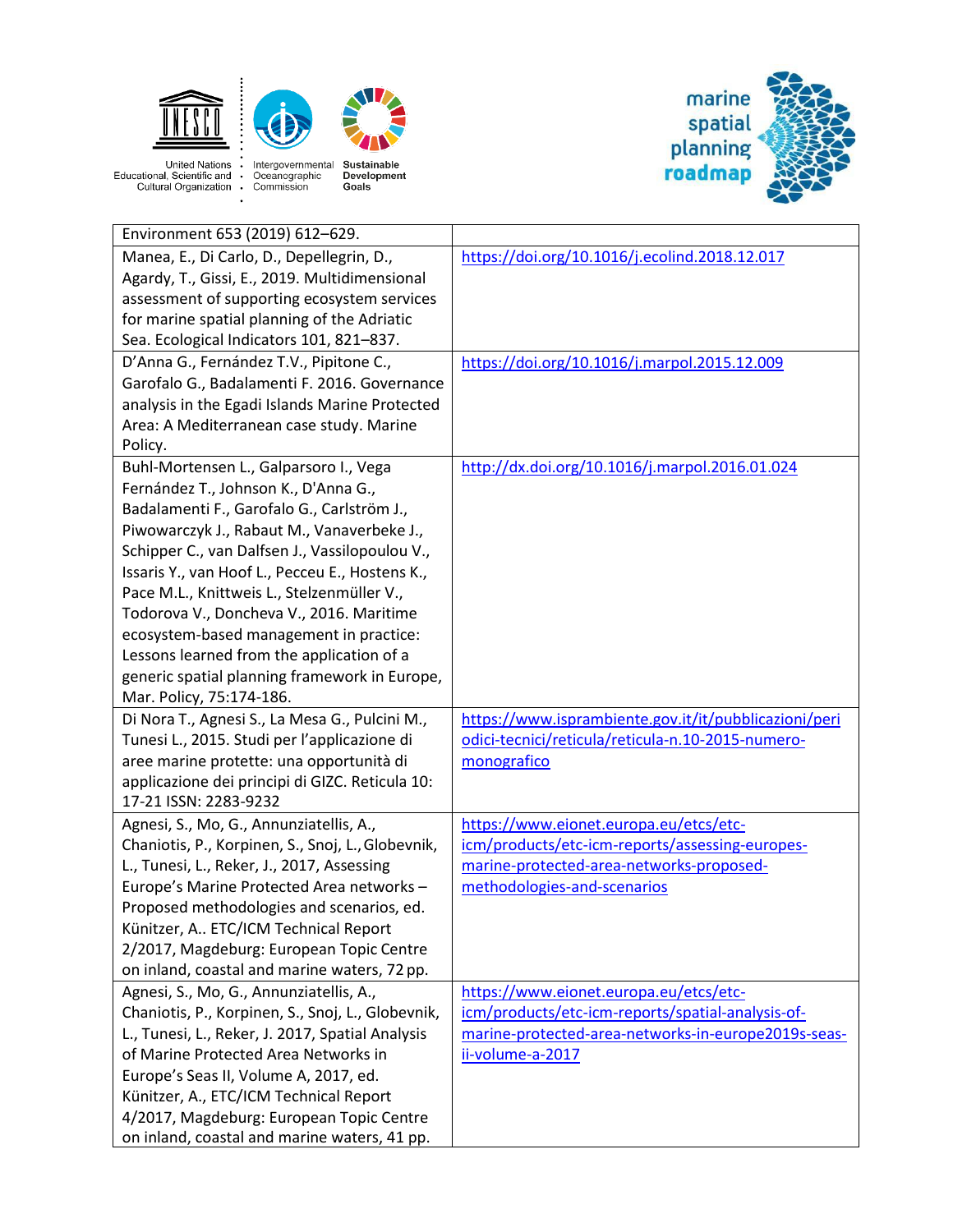

 $\cdot$ 



United Nations : Intergovernmental<br>Educational, Scientific and · Oceanographic<br>Cultural Organization · Commission

| Populus Jacques, Vasquez Mickael, Albrecht                                                  | https://doi.org/10.13155/49975                                                         |
|---------------------------------------------------------------------------------------------|----------------------------------------------------------------------------------------|
| James, Manca Eleonora, Agnesi Sabrina, Al                                                   |                                                                                        |
|                                                                                             |                                                                                        |
| Hamdani Zyad, Andersen Jesper,                                                              |                                                                                        |
| Annunziatellis Aldo, Bekkby Trine, Bruschi                                                  |                                                                                        |
| Antonello, Doncheva Valentina, Drakopoulou                                                  |                                                                                        |
| Vivi, Duncan Graeme, Inghilesi Roberto,                                                     |                                                                                        |
| Kyriakidou Chara, Lalli Francesco, Lillis Helen,                                            |                                                                                        |
| Mo Giulia, Muresan Mihaela, Salomidi Maria,                                                 |                                                                                        |
| Sakellariou Dimitris, Simboura Mika, Teaca                                                  |                                                                                        |
| Adrian, Tezcan Devrim, Todorova Valentina,                                                  |                                                                                        |
| Tunesi Leonardo (2017). EUSeaMap. A                                                         |                                                                                        |
| European broad-scale seabed habitat map.                                                    |                                                                                        |
| Korpinen, S., Klančnik, K., Peterlin, M., Nurmi,                                            | https://www.eionet.europa.eu/etcs/etc-                                                 |
| M., Laamanen, L., Zupančič, G., Murray, C.,                                                 | icm/products/etc-icm-report-4-2019-multiple-                                           |
| Harvey, T., Andersen, J.H., Zenetos, A., Stein,                                             | pressures-and-their-combined-effects-in-europes-seas                                   |
| U., Tunesi, L., Abhold, K., Piet, G., Kallenbach,                                           |                                                                                        |
| E., Agnesi, S., Bolman, B., Vaughan, D., Reker,                                             |                                                                                        |
| J. & Royo Gelabert, E., 2019, Multiple                                                      |                                                                                        |
| pressures and their combined effects in                                                     |                                                                                        |
| Europe's seas. ETC/ICM Technical Report                                                     |                                                                                        |
|                                                                                             |                                                                                        |
| 4/2019: European Topic Centre on Inland,                                                    |                                                                                        |
| Coastal and Marine waters, 164 pp.                                                          |                                                                                        |
| Multiannual Strategic Aquaculture Plan - Italy                                              | https://www.politicheagricole.it/flex/cm/pages/ServeB                                  |
| $(2014 - 2020)$                                                                             | LOB.php/L/IT/IDPagina/8752                                                             |
| Linee Guida per la Pianificazione Spaziale in                                               | In press                                                                               |
| Acquacoltura (2020)                                                                         |                                                                                        |
| Macias, J.C., Avila Zaragozá, P., Karakassis, I.,                                           | http://www.fao.org/gfcm/publications/studies-                                          |
| Sanchez-Jerez, P., Massa, F., Fezzardi, D.,                                                 | reviews/azaguide/en                                                                    |
| Yücel Gier, G., Franičević, V., Borg, J.A.,                                                 |                                                                                        |
| Chapela Pérez, R.M., Tomassetti, P., Angel,                                                 |                                                                                        |
| D.L., Marino, G., Nhhala, H., Hamza, H.,                                                    |                                                                                        |
| Carmignac, C. & Fourdain, L. 2019. Allocated                                                |                                                                                        |
| zones for aquaculture: a guide for the                                                      |                                                                                        |
|                                                                                             |                                                                                        |
| establishment of coastal zones dedicated to                                                 |                                                                                        |
| aquaculture in the Mediterranean and the                                                    |                                                                                        |
| Black Sea. Studies and Reviews. No 97. Rome,                                                |                                                                                        |
| FAO. 90 pp.                                                                                 |                                                                                        |
|                                                                                             |                                                                                        |
| Bolognini L., Grati F., Marino G., Punzo E.,                                                | https://pharos4mpas.interreg-<br>med.eu/fileadmin/user_upload/Sites/Biodiversity_Prote |
| Scanu M., Torres C., Hardy P.Y., Piante C.                                                  | ction/Projects/PHAROS4MPAs/Aquaculture_POLICYBRIE                                      |
| (2019). Safeguarding Marine Protected Areas                                                 | F 17june single page.pdf                                                               |
| in the growing Mediterranean Blue Economy.                                                  |                                                                                        |
| Recommendations<br>for<br>Aquaculture.                                                      |                                                                                        |
| PHAROS4MPAs project. 52 pages.                                                              |                                                                                        |
| Initial environmental assessment (art. 8),<br>definition of Good Environmental Status - GES | http://www.gazzettaufficiale.it/eli/gu/2014/11/10/261                                  |
|                                                                                             | /sg/pdf                                                                                |
| (art. 9) and Environmental Target (art. 10) -<br>Ministerial Decree 17th October 2014       |                                                                                        |